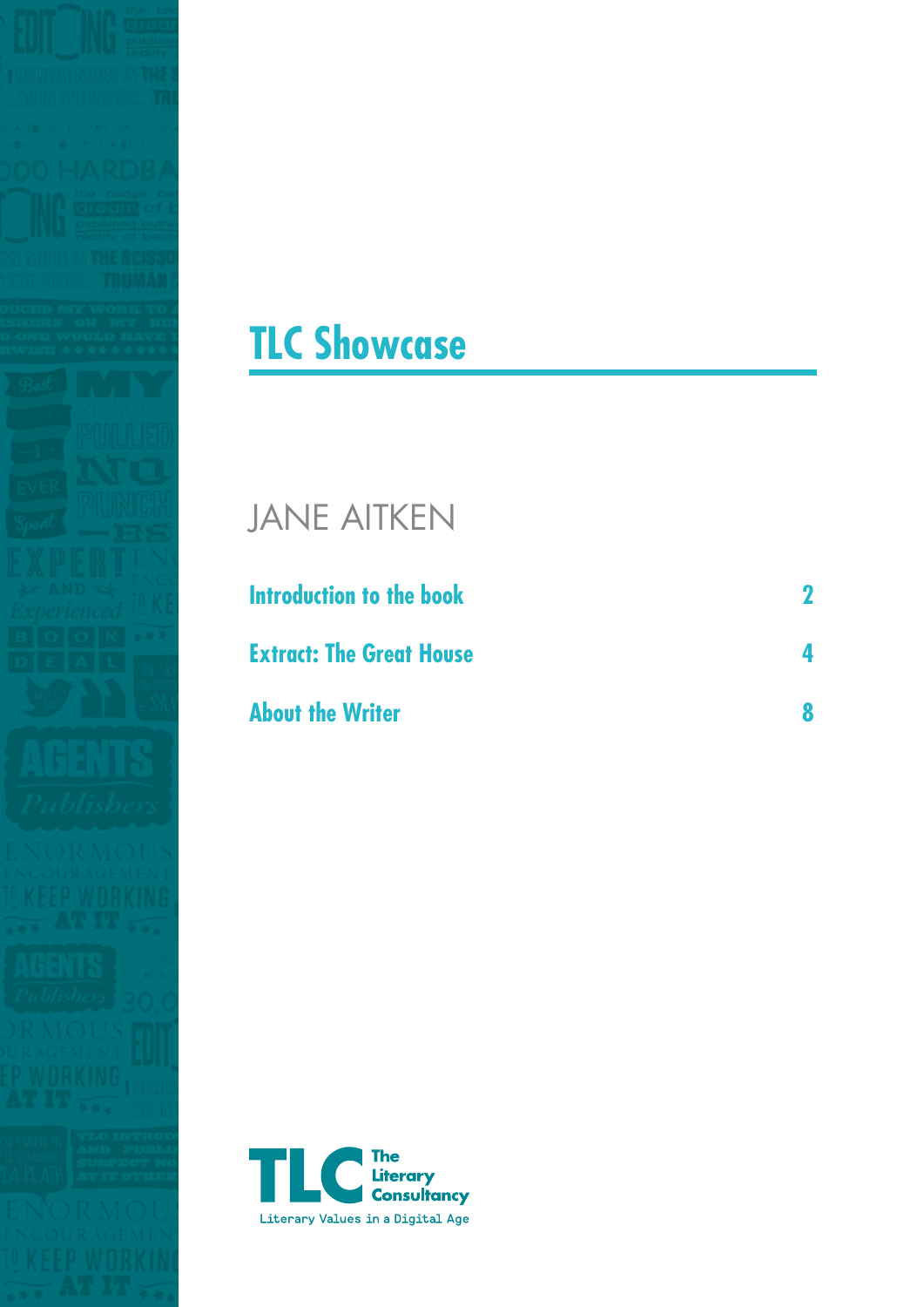## **Introduction to The Great House**

I am shamefully rather enjoying the controversy over Sir John Chilcot's Report<br>I into the Iraq War because it is putting many of the issues covered in my novel back under the spotlight. When I started writing, I could never have imagined that my book would be finished before his report was published. Whether it is delayed because he is bowing to pressure from those with things to hide and reputations to tarnish, or because he does not want to publish anything less than the full story, I do not know (although I hope the latter). But having watched and read much of the evidence while researching the book, I do know he has at least a large part of the unedifying story and some fascinating testimonies.

But I'm digressing before I've started, because it was a previous Iraq related Inquiry – the Hutton Inquiry – which inspired my book. I will never forget standing in front of the mirror in the bathroom and hearing on the radio that Dr David Kelly had been found dead. That drama and my intense anger over the 2003 Iraq invasion, sowed the seeds of *The Great House*.

And yet the book is not actually set against the Iraq conflict – I didn't want to be over constrained by facts – but is set against a much more malleable fictional foreign policy crisis set in the Middle East. But the fundamental themes are similar. Initially, I wanted to write it from the point of view of a Prime Minister, a sort of modern Trollopian moral tale, but I wasn't sure if I could grasp the layers of narcissism required and make a character anyone would want to read about. And anyway, I needed an anti-hero who was much more attainable, much closer to us. I chose a senior foreign policy aide – a career diplomat – one of the many enablers around power. Not a terribly good person for sure (although he gets better), but probably not dissimilar to many who value ambition too highly. After working in the Foreign Office for a few years, I had seen quite a few in the mould. I have been asked why I didn't choose a woman protagonist and, while I cannot say that no woman would have behaved as my protagonist did, a man more ably displayed the deleterious machismo which still peppers high flying workplaces.

The story of how much integrity gets jettisoned in the quest for power and ambition is hardly new, from Macbeth to Faust and much else before and after and in between, but it certainly seems an apt one at this moment when politicians and civil servants'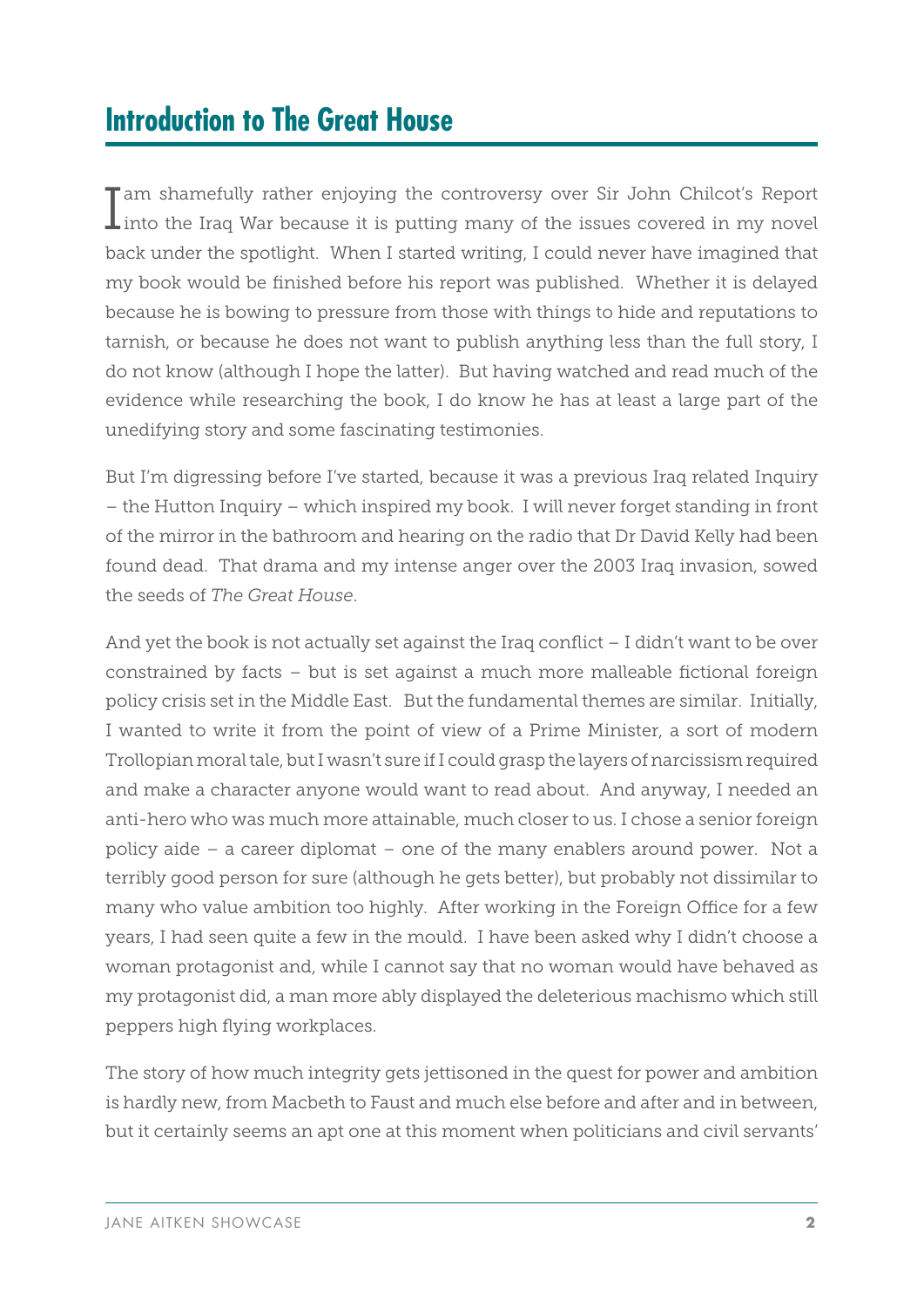decision to go along with the Iraq war under a powerful Prime Minister's influence, and bankers' decisions over debt and risk before 2008 are still shaping our world : in the Middle East – with all its awful ramifications – and in our economic woes.

In honestly writing about the ideas behind the book, I've gone against the advice I've been given that everyone is turned off by political messages in novels – especially agents... Oh dear – too late now. But certainly I agree that no book works without real characters and story and that is what took over after I started writing. The story is set in Washington, New York (where I was living at the time), Gaza and London, and involves a disastrous rescue attempt of British hostages in Gaza, and – yes – a public inquiry. It is primarily the story of the protagonist's guilt and breakdown in the aftermath of the disaster, as the truth is unravelled.

It was a revelation when TLC reader, Tom Bromley, liked my manuscript and thought it had commercial potential. He made some good suggestions, many of which I already knew were right, but I needed to be told by someone else. He also touched on the vexed issue of genre – it didn't easily fit in one – and encouraged me to promote it as a literary thriller. And TLC has been valiantly helping me look for an agent who sees that this is the right moment for this book.

And, in case I never get another platform… come on Sir John (and I'm sure he avidly reads the TLC newsletter), take the time you need for your report but, for the sake of the hundreds of thousands dead and those still dying in the region, make damn sure it's full and honest.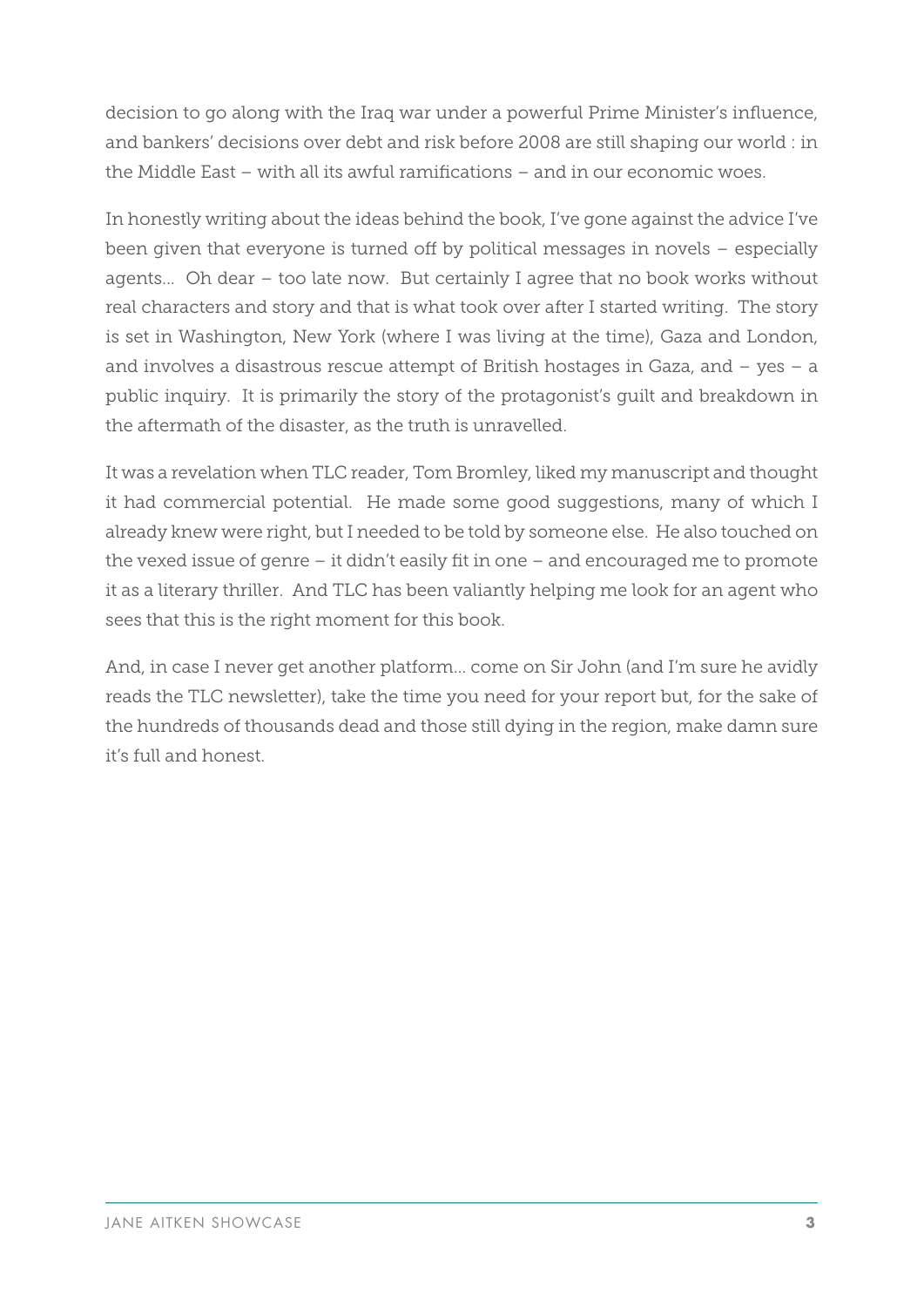## **The Great House, by Jane Aitken**

It feels bloody strange going through the door at Number Ten again into the hallway. The fireplace and his favorite hooded Porter's chair. Nothing like as grand  $\mathsf T$ t feels bloody strange going through the door at Number Ten again into the as the Great House of course – but still distinctive, almost hallowed. It's been less than four months since Robert practically lived here, but he doesn't belong any more. Ex-colleagues say big *hellos* but after a few fidgety moments excuse themselves to get on with their frenetic activity. The most powerful house in Britain – well maybe – but it seems vaguely ridiculous now that his universe is elsewhere. It is cramped compared to the grandeur of the Great House. But he still feels anxious and almost light-headed as he turns right to the press offices to find Curtis.

As always the televisions are blaring, but pictures of the casualties in the latest Israeli air raid into Gaza, or roadside bomb in Iraq go unnoticed. Robert knows the only time anyone looks up at the screens is when the PM, a close colleague, or opposition leader is on – then everyone stops and a brief hush falls. He never thought of it before, when he was *here*, but now he wants to tell them that they should actually *look* at some of the pictures beamed from the world's trouble spots. Seeing is believing, after all. They think they know, but they do not.

Mark is in his office jabbing away furiously at his keyboard. He hardly looks up when Robert enters, but immediately tosses him a photocopied sheet.

'Seen that? Self-satisfied bastard.'

Robert sees that it's an article from The Guardian by William under the heading: 'Ex UN Ambassador Questions Jebaliya Decisions'. As Curtis shows no sign of stopping his punishment of the keyboard, Robert sits down and reads the Article. It is a softly worded, but brutally effective annihilation of the Prime Minister's handling of Jebaliya. Its basis is the Prime Minister's willingness to blow apart a peace process with serious hopes of success, on the basis of flimsy intelligence. It is perfectly written and never sensationalist. He couldn't have written it better himself. This is deeply unlike William – to court attention like this. He knows this decision will not have been taken lightly. Saying it in a public inquiry and writing it in a national newspaper are two very different things for William. Curtis does not understand this. He silently hands it back.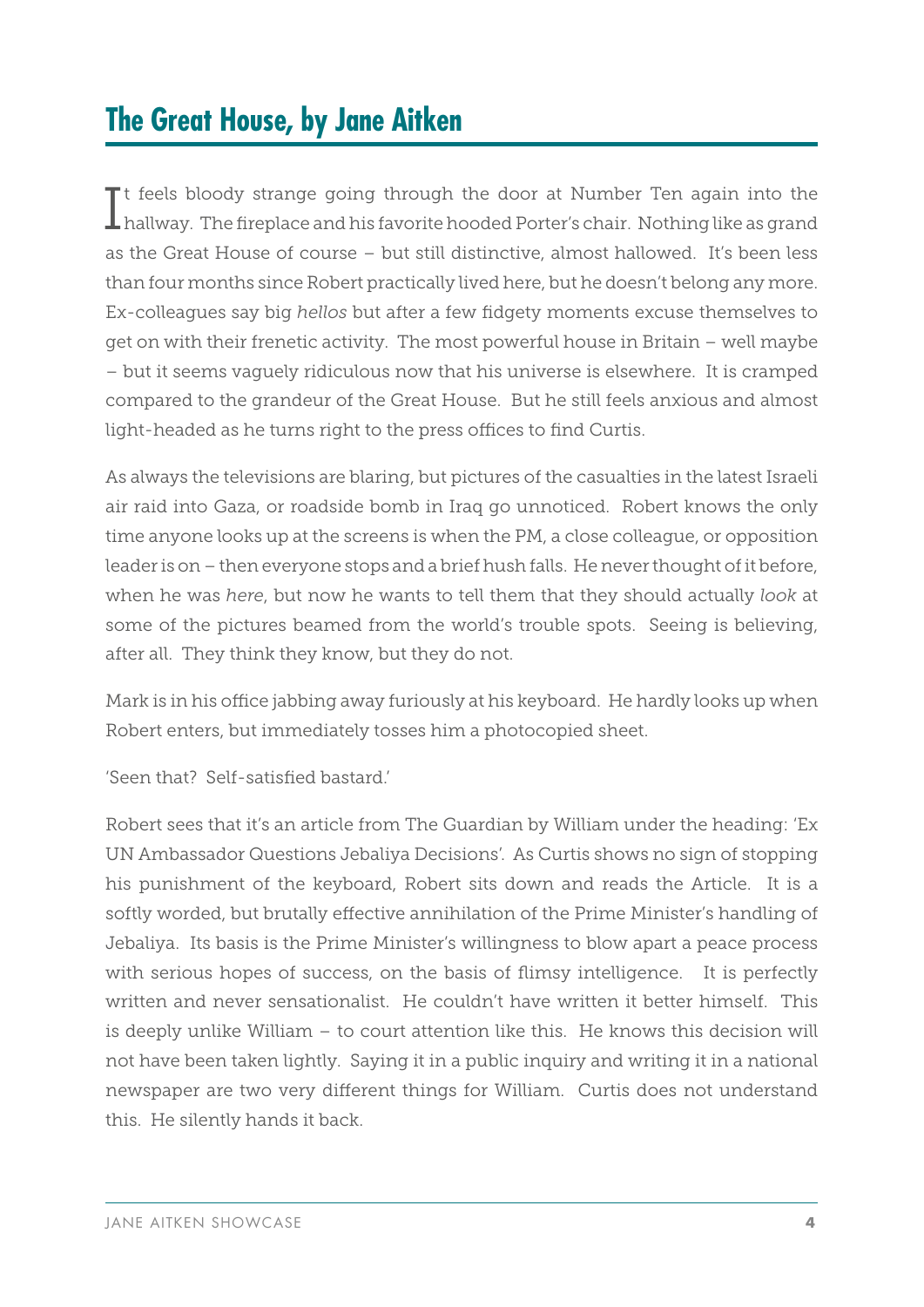Curtis still hasn't looked at Robert: "Well, I hope he and the UN will be very happy together. But, it's general on the intelligence stuff, because he hasn't a clue, and it says pretty much what he said to the Inquiry this morning. It's nothing to worry about, although the PM will be livid.' Finally Curtis looks up from his screen. 'Jesus Robert – you look bloody awful. What's up? Not worrying about tomorrow are you? It'll be a piece of piss, you'll see. The Inquiry members are even worse than we expected – numpties, the lot of them.'

'Well I'm certainly not looking forward to it – what do you think?'

'Oh come on – I'm going to take you through it question by question. And there's nothing they can ask you that I haven't thought off. I hope you know that. My guess is you can keep them happy talking about your Erez shooting incident for five hours. And it'll all be over tomorrow and you can gallop back to your castle.'

Robert sits motionless. Maybe Curtis is right. He can just follow the brief – and he does indeed know there will be no question Curtis hasn't foreseen – and he'll be on his way home. Please God, let it be that simple.

'PM wants a quick word before we get started. Just to say bottoms-up, sort of thing.'

Fuck. Robert had predicted this. He doesn't want to see the PM or get the full treatment. Curtis goes back to his typing and Robert just sits there not knowing what he's waiting for. Finally Curtis' phone rings.

'Yep, we're coming.' He jumps up immediately and gives Robert a nod. 'OK he's finishing his phone call: you're on.'

Whether the PM had finished his phone-call or not, when they go into his office at the back of the building, he is on his mobile standing looking out of the window to the Garden. The office is even smaller than Robert remembers. Curtis goes straight and perches himself in his usual spot on the arm of the sofa and starts looking at his phone. Robert sits on the chair next to him and listens to the Prime Minister who is obviously trying to finish up the conversation.

'….. you have to decide if you're with me on this Mike. Because I know what I'm doing: I really do. It's a question of trust.'

A pause while his caller speaks, and the PM is now looking at Curtis and rolling his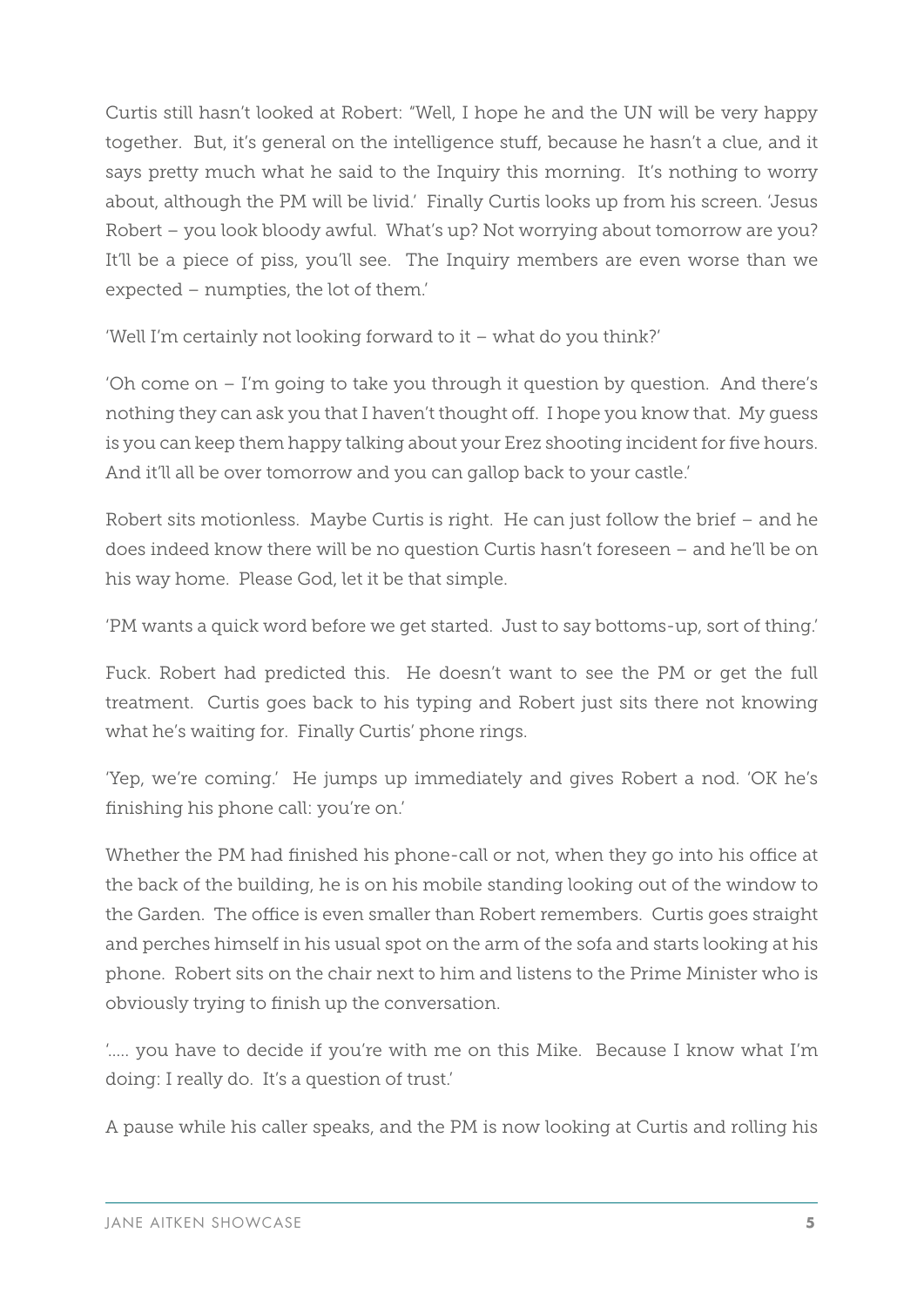eyes. 'Well I need to go now, but I appreciate your concerns. You can always discuss it more with Mark. Yes, yes. Bye now.'

'Oh thanks for fobbing him off on me.' Curtis has now snapped his phone shut and is all eyes and ears. The PM walks towards Robert, hand outstretched.

'Ah Robert. Apologies for keeping you waiting. It's great to see you. How are you enjoying that mansion of yours over there?' He doesn't wait for an answer. There is a restlessness about the Prime Minister which, either Robert has forgotten, or, that's got worse. He now sits down – leaning back in the sofa, but he's not relaxing.

'Robert, I wanted a chance to thank you for appearing for us tomorrow. You know that Mark will go over all the details with you and he's prepared the ground perfectly, as usual. But on the broad brush, the most important thing for you to remember is the overall context. I wanted to try to remind you of that – of the circumstances at the time. We acted in good faith in the interest of protecting British subjects – on the information we had available. Of course, the outcome wasn't what we wanted which is extremely sad, and no-one could be sadder than I was about losing colleagues. But we did not have the benefit of hindsight then – so easy to forget. The important thing is that I am at peace with the decisions we took. And so should you be. You really should. As long as you stick within that mindset, there's nothing that can go wrong. Just remember, it was a terrible, terrible tragedy, but that's all it was. We need to move on now, to the crucially important things for Britain that we've got on our horizon, and stop looking back. That's the most important thing'

The Prime Minister's posture looks relaxed, but if you look closely he still has the slight twitching of muscles, emblematic of months without enough sleep, and time zone confusions from manic globe-trotting. Robert is awed by his unflinching certainty. He wants to know if he is really that certain all the way to the core: if you sliced him across would 'DOUBT' be written in tiny, tiny red letters right the way through like a stick of Brighton rock? Or is the Prime Minister that dangerous lunatic, the fundamentalist, who really believes his own rhetoric – that he is right, and everyone else is wrong?

But Robert finds himself a little bit less awed than in the past and hears himself say: 'but don't you think it can be argued by the Inquiry, Prime Minister, that we based too much on a single piece of intelligence which could never be more than indicative.'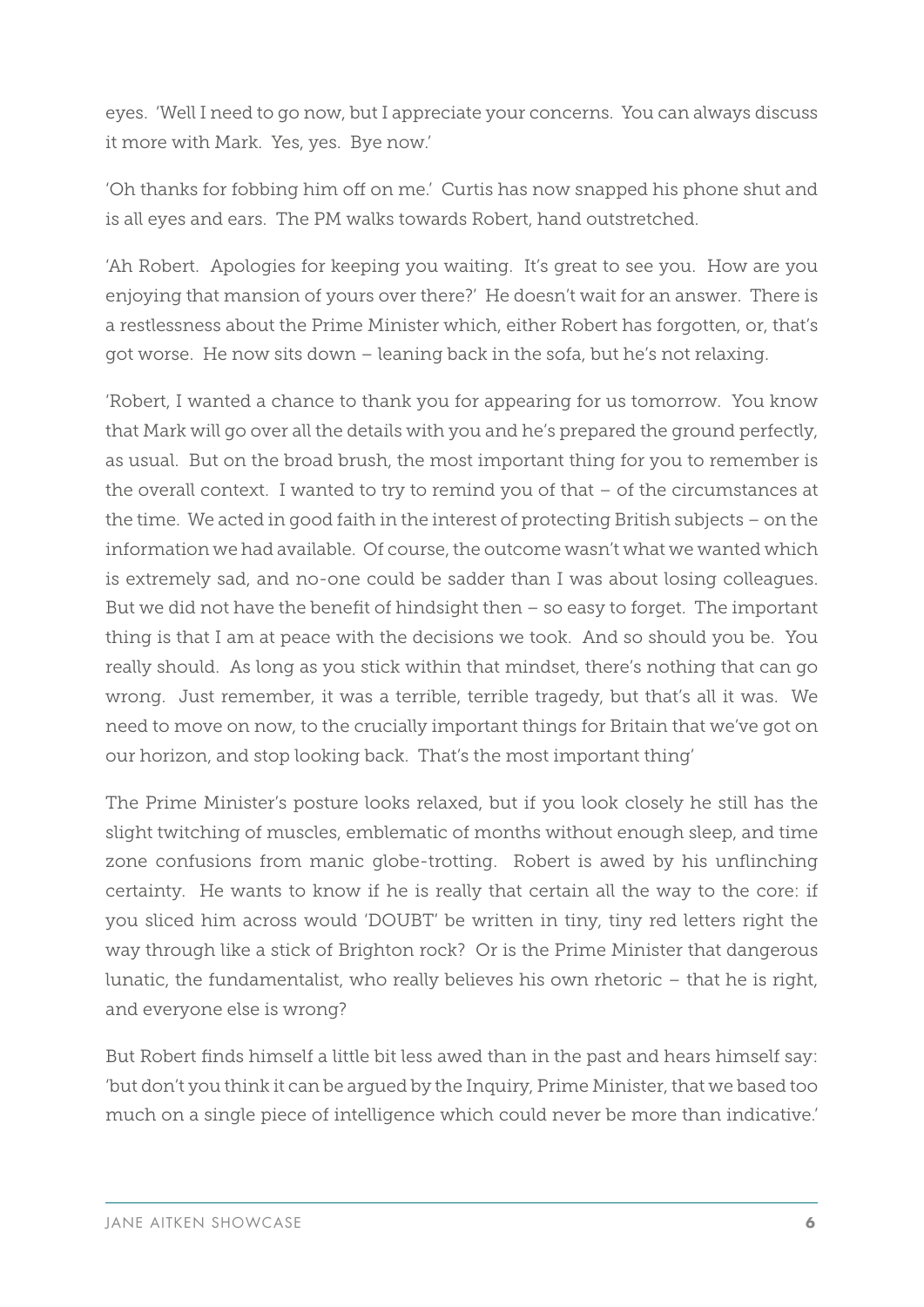This is pretty much the first word of doubt he has uttered to the PM on the subject, and he hears Curtis shift anxiously on his perch.

'No, frankly Robert, I don't feel that. I absolutely don't, and nor should you. My burden of care for those Parliamentarians was absolute. And it's totally right that it should have been. And honestly, I need to focus on all the challenges we have now like public service reform, improving Britain's economic prospects – all the things that matter to people now. That's why it's so vital we close this thing down, and why I'm so happy I have you to represent us at the Inquiry.'

Mark has his chin in his hand: 'we're going to prep all that stuff now anyway.'

The PM has lost focus now and Robert sees the meeting is over. He's had the full treatment – undivided attention for five minutes – and now the PM is onto other things. In fact, he realises that this meeting is really quite strange – he is being treated like an outsider, sold the party line almost. Normally the grand objectives are not trotted out for civil servants; but this is not for Robert's benefit, it's so he can absorb the sentiment and confidence into all his pores and regurgitate it to the Inquiry, second hand. Mark will do the nuts and bolts but the PM is breathing the meaning into it – the silk ribbon on the parcel. Already on his way out, Mark is rapping his fingers on the door while he waits for Robert. He has the corner of his mobile phone in the side of his mouth.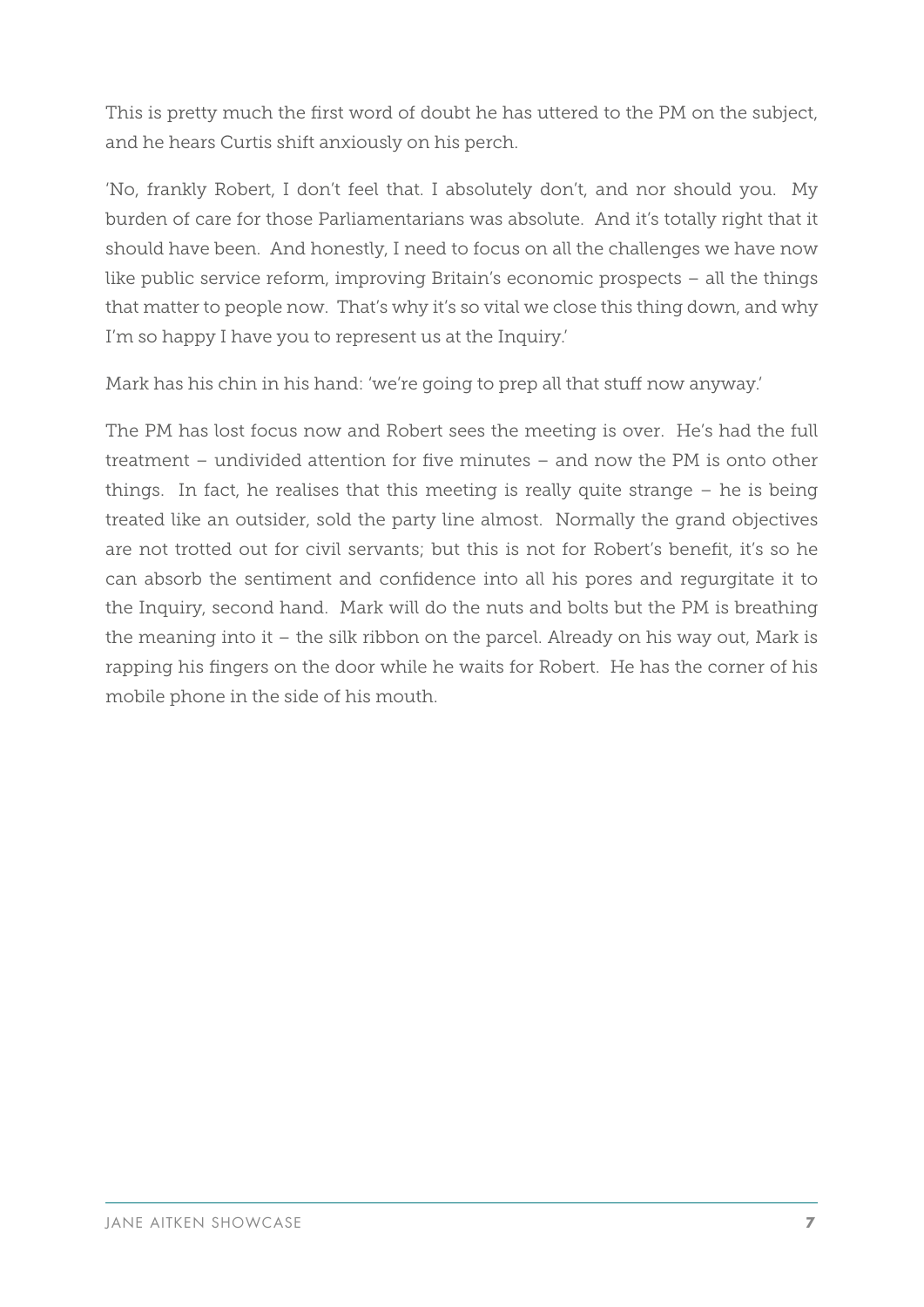## **About the Writer**

I suppose I have three main strings to my bonnet.

The first is that I love books – I can't say I was an early reader as a child, or indeed that I am a quick reader – but from early adulthood I have found nothing more absorbing and satisfying than a great novel where the characters stick around my head for years after; or that includes imacculate descriptions which heighten my own experience of the world; or is full of perfect, economical sentences packed with layers of meaning. I have always known I would try to write novels at one time – although I left it later than I expected.



My second string is that I am avidly interested in politics and world events. I worked in the civil service for sixteen years – most of those years based with the Froeign Office in Brussels. That time included the period before the Iraq war which influenced The Great House. I've lived in a number of different countries and learning how they work and relate to the world is always fascinating – particularly in the USA during our four years in New York where I wrote The Great House. My husband was working with the United Nations on Middle East issues – which became something of an obsession for us both.

My last string, although more apron than bonnet, is that I'm passionate about food and cooking. I was always interested in food (never that infuriating thing in a child – the picky eater) and learnt cooking with my mother – she was endlessly patient and instructive. I have only latterly realised, that letting me cook family dinner parties must have created more work for her and I imagine the results were mixed – but she always agreed my menus and bought the exotic ingredients required. My current cullinary obsession is the extraordinary tranformative properties of eggs – how they can change before your eyes into silky custard or mayonaise, or create the perfect scaffolding for a light sponge, or curdel into the humble but delicious scambled egg (a touch of salt and maybe a few chopped chives, and thin slices of brown toast). And all in their own airtight container – quite magical.